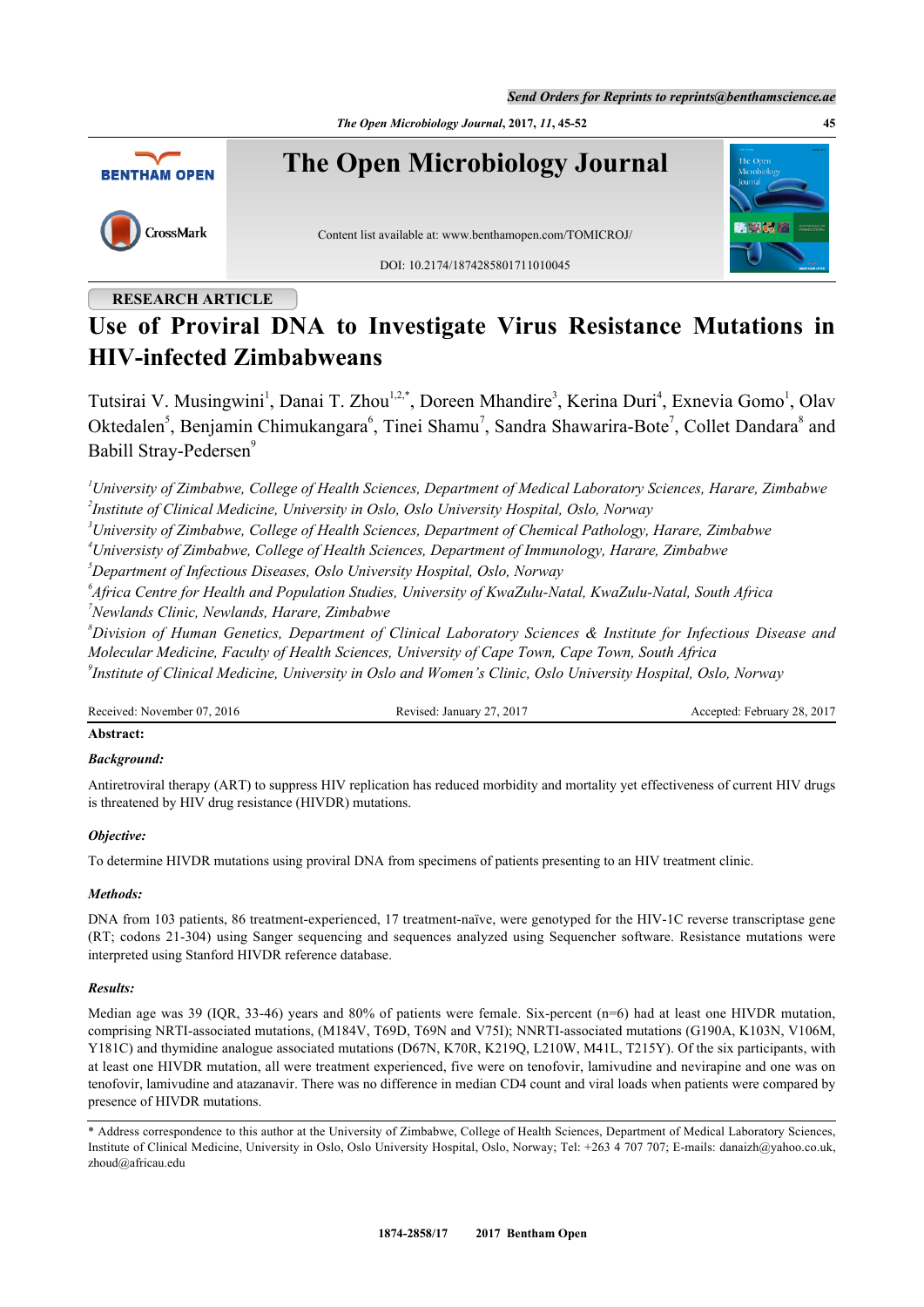#### *Conclusion:*

We demonstrated the use of proviral DNA in HIVDR testing in adult patients and present that all the patients with various kinds of HIVDR mutations were treatment experienced, pointing to the role of drug regimens in driving viral mutations. Thus, the use of proviral DNA has potential to help provide surveillance on risk of HIVDR in HIV-infected individuals who are on treatment, which may assist in corrective treatment.

**Keywords:** Drug resistance, Genotyping, HIV proviral DNA, Sequencing, Zimbabwe.

## **INTRODUCTION**

Historically, the human immunodeficiency virus (HIV) has infected nearly 78 million people and close to 39 million have died of acquired immunodeficiency syndrome (AIDS), to date [[1](#page-5-0), [2](#page-5-1)]. According to 2013 estimates, the adult prevalence of HIV in Zimbabwe was 15% affecting 1.2 million adults and 170 000 children (0-14 years) [[3\]](#page-5-2). In an effort to curb the pandemic, the World Health Organisation (WHO) has recommended the use of combination antiretroviral therapy (cART), with first-line regimens in adults having two nucleoside reverse-transcriptase inhibitors (NRTIs) and a non-nucleoside reverse-transcriptase inhibitor (NNRTI). Ritonavir-boosted protease inhibitors (bPIs) are preferred in second-line regimens, in place of NNRTIs [\[4](#page-6-0), [5](#page-6-1)].

In line with these recommendations, the Zimbabwean government through the Ministry of Health and Child Care (MOHCC) first introduced the national antiretroviral treatment (ART) program in 2004, which was providing approximately 581 801 adults with ART by 2012 [\[5](#page-6-1), [6\]](#page-6-2). Estimates showed that 962 779 people including 104 937 children were in need of ART in Zimbabwe in 2013 (based on CD4 counts  $\leq$  350 cells/ml), and projections showed that the number of people in need of ART will increase to 1.3 million and 1.4 million in 2014 and 2015, respectively [[5\]](#page-6-1). With the rapid scale up of ART over the years, the emergence of antiretroviral (ARV) drug resistance mutations in Zimbabwe has been inevitable as in any other settings [[7,](#page-6-3) [8](#page-6-4)]. Treatment failure may result from acquired drug resistant mutations due to ARV drug pressure and such variants of the virus can also be transmitted to newly infected individuals who are not yet on ART as transmitted drug resistance [[9,](#page-6-5) [10\]](#page-6-6).

Findings from the PharmAccess African Studies to Evaluate Resistance Monitoring (PASERM) among 2 436 antiretroviral-naive individuals in 11 geographic areas in Kenya, Nigeria, South Africa, Uganda, Zambia and Zimbabwe showed overall baseline prevalence of acquired drug resistance mutations (DRMs) of 5.6% [CI: 4.6 - 6.7] in 2007-2009 [\[11](#page-6-7)]. The most commonly occurring mutations were the NNRTI mutation K103N (1.8%), thymidine analog mutation (TAM): M41L (1.6%) and NRTI mutation M184V (1.2%).

TAMs result in multi-nucleoside resistance [\[12](#page-6-8), [13](#page-6-9)], K103N and Y181C mutations cause high-level resistance to efavirenz (EFV) and nevirapine (NVP)[[14\]](#page-6-10), whilst M184V causes high-level resistance to lamivudine (3TC) and rapidly emerges in patients on 3TC regimens[[12](#page-6-8) - [15\]](#page-6-11). Thus, the presence of such viral mutations reduces viral susceptibility to ARV drugs, in comparison with wild type virus and will eventually compromise effectiveness of ART [\[16](#page-6-12)].

In a recent study on acquired ARV drug resistance mutations in treatment experienced patients in Zimbabwe, 11 of 108 (10%) patients had primary drug resistance mutations, with the mutation M184V occurring most frequently [[17\]](#page-6-13). Another study on children aged 0 to 18 months in a prevention of mother to child transmission (PMTCT) program in Zimbabwe, showed that 29 (12.5%) children had NRTI-associated mutations and 145 (62.5%) had NNRTI-associated mutations [[18](#page-6-14)]. Transmission of such viral variants to newly infected individuals could jeopardize the effective use of the already limited ART regimens in Zimbabwe.

It is necessary to determine the HIV drug resistance mutations in a population if management of HIV/AIDS through ARV therapy is to remain effective. Although sequencing of plasma viral RNA (vRNA) remains the gold standard in genotypic resistance testing [[19\]](#page-6-15), the method has been shown to miss the presence of drug resistance if there has been poor suppression of the virus due to interruption in adherence. Moreover, some studies have shown analysis of the alternative proviral DNA to give relatively similar results to plasma vRNA [\[19](#page-6-15), [20](#page-6-16)] which warrants the investigative use of proviral DNA in drug resistance testing. Hence the main objective of this study was to determine HIVDR mutations using proviral DNA from blood specimens of HIV infected ART-naïve and ART-experienced patients presenting to an HIV treatment clinic in Harare, Zimbabwe.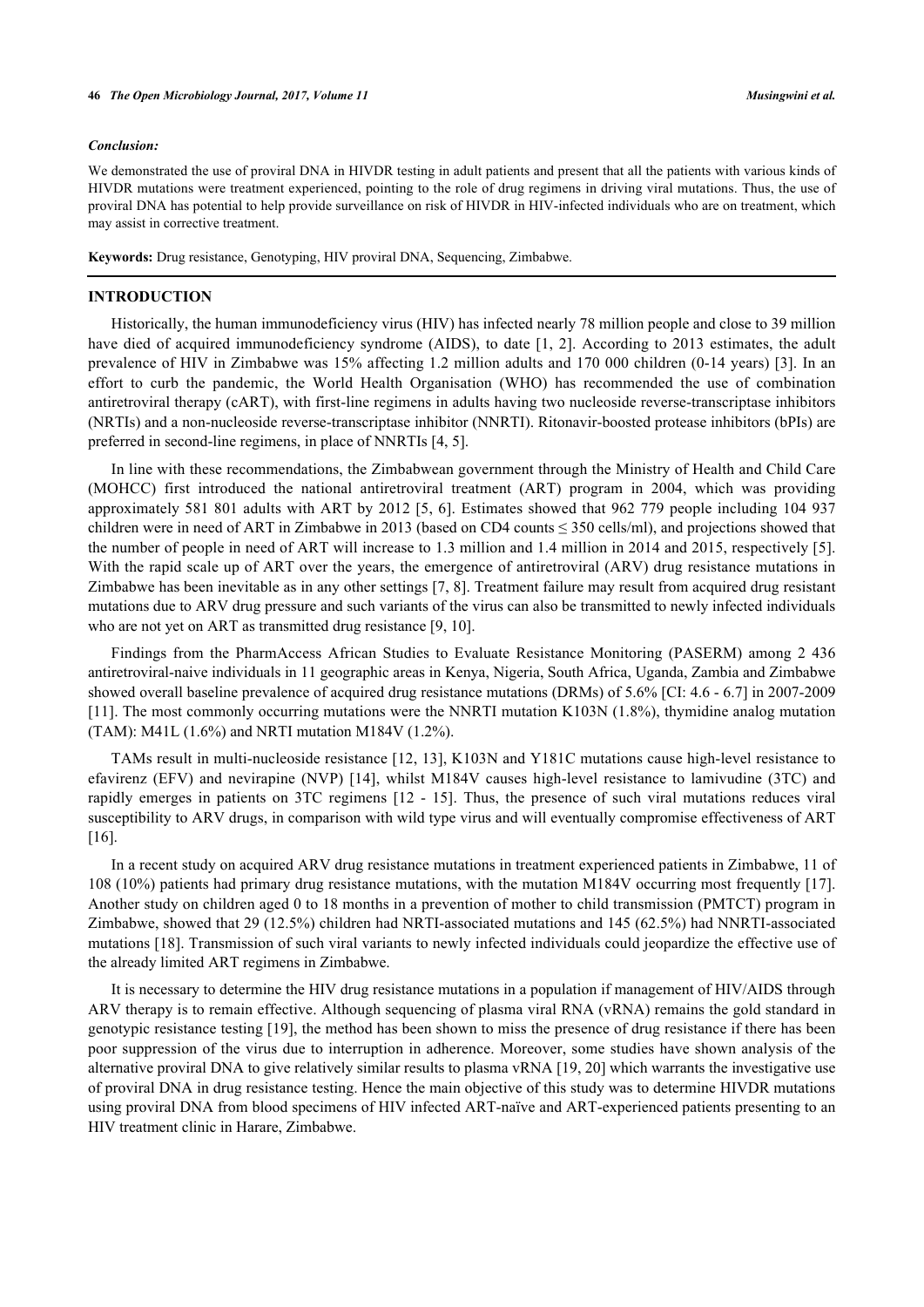## **MATERIALS AND METHODS**

#### **Participant recruitment**

One hundred and three (103) HIV-infected adult patients visiting the HIV clinic in Harare, Zimbabwe for treatment during the period March to August 2013 were recruited for the study. Details of the study site have been described previously [\[21\]](#page-6-17). Some of the participants were ART-experienced and the control group was ART-naive. ART-naïve group acted as a control group, to discount effect of proviral DNA archived in patients' cells. Patients were invited to join the study as they came and written informed consent was obtained from all participants. A questionnaire-guided interview was conducted to obtain demographic and clinical data such as age, sex, drug regimen, duration on ART and time since diagnosis. The study was ethically cleared by the Joint Research Ethics Committee of the University of Zimbabwe College of Health Sciences and the Parirenyatwa Group of Hospitals (JREC), the Medical Research Council of Zimbabwe (MRCZ) and Research Ethics Committee, Norway (REK) [[21\]](#page-6-17).

## **Specimen Collection**

Venipuncture was used to draw 5 ml of whole blood from each participant into EDTA-coated tubes labeled appropriately. Routine CD4 cell counts were done using Partec Cyflow Counter II and viral loads were measured using absolute quantification by digital PCR methods on a Roche LightCycler® 480 System at clinic site. Samples were couriered to African Institute of Biomedical Science and Technology (AiBST) in Harare, Zimbabwe and stored at -20°C prior to viral genotyping.

#### **DNA Extraction**

DNA extraction was achieved using the QIAGEN QIA amp DNA mini extraction kit (QIAGEN, GmbH Germany) according to manufacturer's protocol. In summary, 20 µl of QIAGEN protease was mixed with 200 µl of thawed whole blood. 200 µl of buffer was added to the sample tubes and vortexed for 15 seconds. Samples were then incubated at  $56^{\circ}$ C for 10 minutes. 200 µl of ethanol was added to the lysate and mixed by vortexing for 15 seconds. The lysate was transferred to silica membrane spin columns and was washed using provided wash buffers. DNA was recovered using an elution buffer and the extract was stored at -20°C before use in the polymerase chain reaction (PCR).

## **Polymerase Chain Reaction**

PCR conditions, primers and reagent volumes were adopted from a previously published study [[17](#page-6-13)] and details of primers are shown in (Tables **[1](#page-2-0)** and **[2](#page-2-1)**). In summary, DNA was amplified by nested PCR using Thermo Scientific Phusion Hot Start II High-Fidelity DNA polymerase (Affibody AB, Sweden) on a PTC-100 thermo cycler (BioRad, California, USA).

## <span id="page-2-0"></span>**Table 1. Details of primers.**

| First round PCR primers were as follows:                                                                                          |
|-----------------------------------------------------------------------------------------------------------------------------------|
| Pro1: 5'-CAGAGCCAACAGCCCCACCA-3' (forward) and                                                                                    |
| BC21: 5'-CTGTATTTCAGCTATCAAGTCTTTTGATGGG-3' (reverse).                                                                            |
| Second round PCR primers included:                                                                                                |
| M13 Pol1: 5'-GTTAAACAATGGCCATTGACAG-3' (forward) and                                                                              |
| BC20: 5'-CTGCCAATTCTAATTCTGCTTC-3' (reverse), for amplifying an 849 bp reverse transcriptase gene (RT), spanning codons 21 - 304. |

Cycling conditions were as follows: 96°C for 2 minutes; 40 cycles of 96°C for 20 seconds; 55°C for 20 seconds; and 72°C for 2 minutes, with a final extension at 72°C for 10 minutes. Second round PCR conditions were the same as the first round, with 35 cycles and an annealing temperature of 56°C. Amplification was confirmed by gel electrophoresis before purification.

## <span id="page-2-1"></span>**Table 2. HIV-1 reverse transcriptase sequencing primers.**

| Name  | Sequence                             | <b>Direction</b> | <b>HXB2</b> Position |
|-------|--------------------------------------|------------------|----------------------|
| RTC1F | 5'-ACCTACACCTGTCAACATAATTG-3'        | Forward          | 2486-2508            |
| RTC3F | 5'-CACCAGGGATTAGATATCAATATAATGTGC-3' | Forward          | 2956-2994            |
| RTC4R | 5'-CTAAATCAGATCCTACATACAAGTCATCC-3'  | Reverse          | 3129-3101            |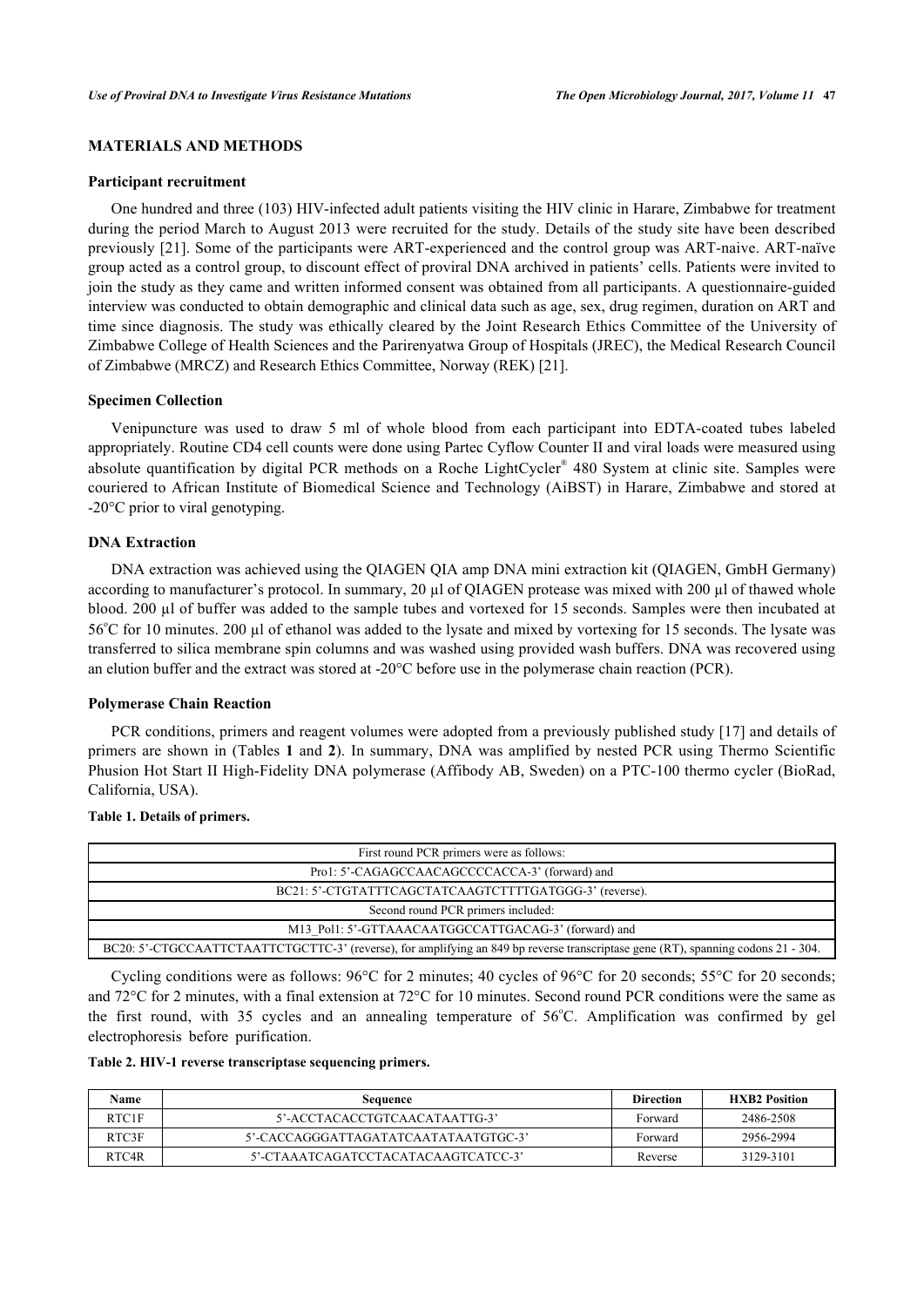## **Polymerase Chain Reaction Product Purification and Sequencing**

The QIAquick PCR purification kit (QIAGEN, GmbH, Germany) was used to purify the amplicons in preparation for sequencing, according to manufacturer's instructions. Briefly, 20μl of second round amplicon was mixed with 100μl of binding buffer (1:5 ratios). The mixture was transferred to a spin column and centrifuged at 13000rpm for 1 minute. The columns were washed with 20μl washing buffer. Purified amplicon was eluted in 50μl of elution buffer. Amplicons were sequenced at Molecular Cloning Laboratory (MCLAB, California, USA) on an ABI 3730xl genetic analyzer. The sequencing primers used are shown in (Table **[1](#page-2-0)**). Sequence assembly was done using Sequencher v.5.3 (Gene Codes Co.) and drug resistance mutations were determined using the Stanford HIV drug resistance database (Stanford HIVdb) [\[22](#page-6-18)].

# **RESULTS**

## **Demographic Characteristics**

A total of 103 patient samples were analyzed for drug resistance mutations in this study. Of these patients, 86 (83%) were receiving ART, and 17 were ART-naïve. The median age was 39 (33-46) years, and the median time on ART was 4 (2-7) years. Time since diagnosis was longer for patients receiving ART than those who were ART-naïve (p=0.02) (Table **[3](#page-3-0)**).

| <b>Characteristics of the 103 Patients</b>      |               |                                                             |                                |          |  |  |  |  |
|-------------------------------------------------|---------------|-------------------------------------------------------------|--------------------------------|----------|--|--|--|--|
| Variable                                        | All $(N=103)$ | Treatment experienced (n=86)                                | Treatment naïve (n=17) p-value |          |  |  |  |  |
| <b>Demographics</b>                             |               |                                                             |                                |          |  |  |  |  |
| Females/number (%)                              | 82 (80)       | 71 (87)                                                     | 11(13)                         | 0.095    |  |  |  |  |
| Males/number $(\% )$                            | 21(20)        | 15(71)                                                      | 6(29)                          |          |  |  |  |  |
| Age in years /median (IQR)                      | $39(33-46)$   | 39.5 (35-46)                                                | $36(31-40)$                    | 0.197    |  |  |  |  |
|                                                 |               | <b>Clinical Characteristics</b>                             |                                |          |  |  |  |  |
| Time on ART in years /median(IQR)               |               | $4(2-7)$                                                    |                                |          |  |  |  |  |
| Time since HIV diagnosis in years /median (IQR) | $5(3-8)$      | $5(3-8)$                                                    | $2(1-4)$                       | < 0.0001 |  |  |  |  |
| CD4 count/ median(IOR)                          | 468 (269-658) | 491 (294-662)                                               | 292 (4-540)                    | 0.056    |  |  |  |  |
|                                                 |               | <b>Patient Characteristics by Drug Resistance Mutations</b> |                                |          |  |  |  |  |
| Variable                                        | All $(N=103)$ | $HIVDR+$                                                    | $HIVDR (n=97), 94%$            | p-value  |  |  |  |  |
|                                                 |               | $(n=6), 6\%$                                                |                                |          |  |  |  |  |
| Age in years /median (IQR)                      | $39(33-46)$   | $45(32-55)$                                                 | 39 (33.5-45)                   | 0.852    |  |  |  |  |
| CD4 count cells / $mm3$ / median (IQR)          | 468 (269-658) | 261 (127-399)                                               | 480 (281-661)                  | 0.117    |  |  |  |  |
| Viral load/copies/ml/median/(IQR)               | $37(20-37)$   | $37(20-45)$                                                 | $37(20-37)$                    | 0.688    |  |  |  |  |
| Time on ART in years/ median(IQR)               | $3(0.1-5)$    | $4(1.5-5)$                                                  | $3(0.05-5.5)$                  | 0.232    |  |  |  |  |

#### <span id="page-3-0"></span>**Table 3. Demographics and clinical characteristics of study participants.**

ART, antiretroviral therapy; NNRTI, non-nucleotide reverse transcriptase inhibitor; PI, protease inhibitor; IQR, Interquartile range; HIV, Human immunodeficiency virus; CD4,Cluster of differentiation 4, p values\* obtained using Pearson chi squared tests, p values\*\* obtained using median tests, HIVDR<sup>+</sup>, HIV drug resistance mutations; HIVDR<sup>-</sup> No HIV drug resistance mutations.

## **HIV Drug Resistance Mutations**

Six of the 103 participants (6%) had drug resistance mutations (Table **[4](#page-3-1)**). The mutations observed were; NRTI mutations T69D, T69N, V75I and M184V; NNRTI mutations, K103N, V106M, Y181C and G190A; and TAMs (M41L, D67N, K70R, L210W, T215Y, K219Q) (Table **[3](#page-3-0)**).

<span id="page-3-1"></span>

| Table 4. Observed HIV-1 subtype C drug resistance mutations. |  |
|--------------------------------------------------------------|--|
|--------------------------------------------------------------|--|

| <b>Patient ID</b> | <b>Drug Regimen</b> | Viral Load CD4 count<br>$\vert$ (copies/ml) $\vert$ (cells/ml) |     | <b>Years on ART</b> |                            | <b>Mutations</b>             |                       |   |
|-------------------|---------------------|----------------------------------------------------------------|-----|---------------------|----------------------------|------------------------------|-----------------------|---|
|                   |                     |                                                                |     |                     |                            | <b>NRTI NNRTI TAMs Total</b> |                       |   |
| 48                |                     | <b>LFU</b>                                                     | 172 |                     |                            | M184V K103N K219O            |                       |   |
| 54                |                     | 20                                                             | 106 | 1.5                 | M184V<br>T <sub>69</sub> D |                              | D67N                  |   |
| 91                |                     | 131                                                            | 127 |                     |                            | M184V Y181C                  |                       |   |
| 172               |                     | 20                                                             | 988 | 14                  | M184V                      |                              | D67N<br>K219O<br>K70R | 4 |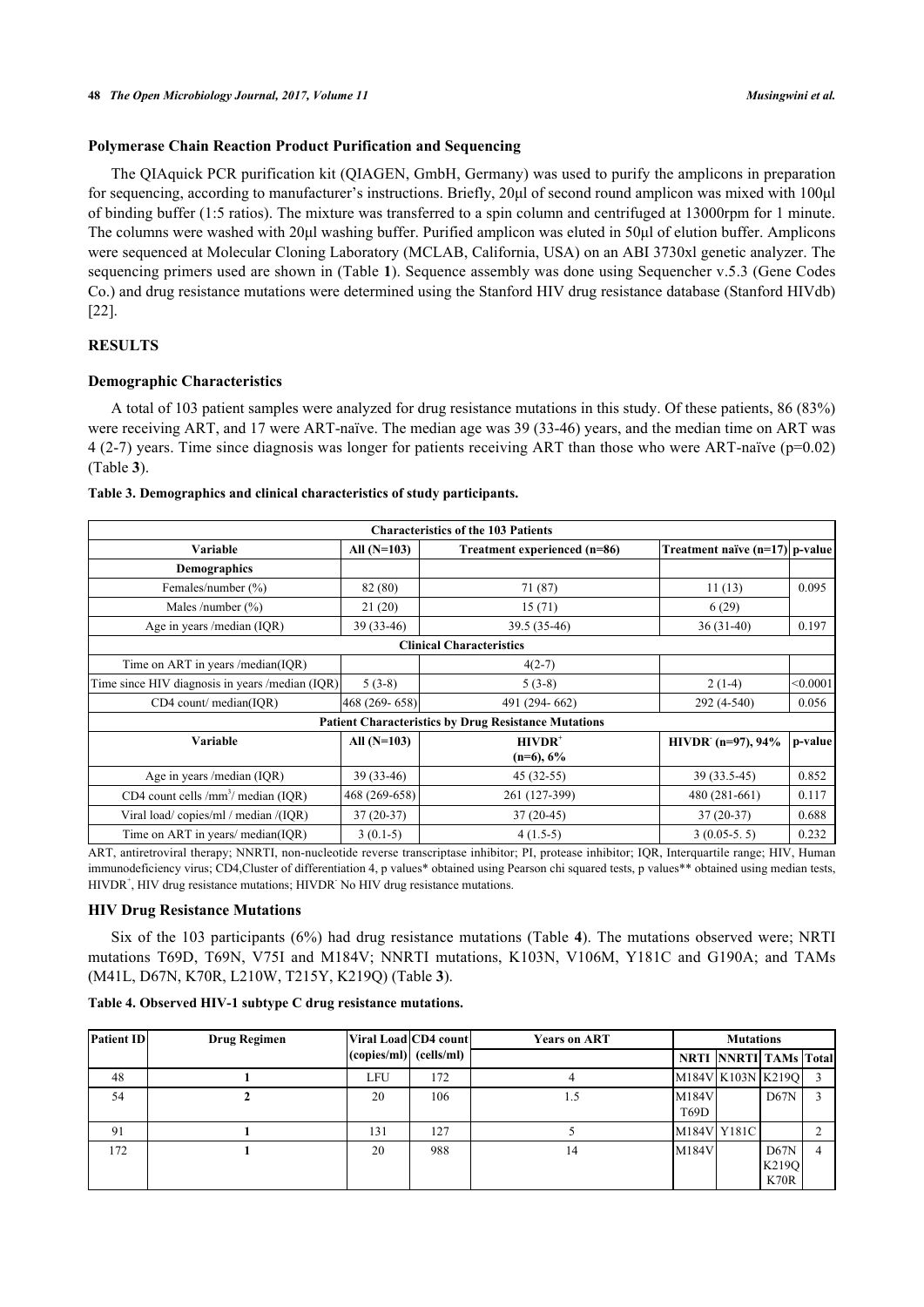| <b>Patient ID</b> | <b>Drug Regimen</b> |                          | Viral Load CD4 count | <b>Years on ART</b> |             | <b>Mutations</b>             |      |  |
|-------------------|---------------------|--------------------------|----------------------|---------------------|-------------|------------------------------|------|--|
|                   |                     | (copies/ml)   (cells/ml) |                      |                     |             | <b>NRTI NNRTI TAMs Total</b> |      |  |
| 185               |                     | 20                       | 351                  |                     | <b>T69N</b> |                              |      |  |
| 196               |                     | <b>LFU</b>               | 399                  |                     |             | M184V G190A L210W            |      |  |
|                   |                     |                          |                      |                     |             | V75I V106M T215Y             |      |  |
|                   |                     |                          |                      |                     |             |                              | M41L |  |

1=TDF/3TC/NVP 2= TDF/ATV/3TC, TDF, Tenofovir; 3TC, Lamivudine; NVP, Nevirapine; ATV, Atazanavir ; NRTI, nucleoside reverse transcriptase inhibitor; NNRTI, non-nucleoside reverse transcriptase inhibitor; TAMs, Thymidine analogue mutations;CD4,cluster of differentiation 4; LFU, Lost to follow-up.

One (0.97%) of the samples analyzed had only one NRTI mutation (T69N); two of the samples had three drug resistance mutations each, and shared a common NRTI mutation M184V. One participant had seven mutations, three were TAMs (L210W, T215Y and M41L), two were NRTI mutations (M184V, V75I) and two were NNRTI mutations (G190A, V106M) (Table **[4](#page-3-1)**). The participant with seven mutations had been on ART for 5 years, had a CD4 cell count of 399 cells/µl, as determined soon after recruitment, but the patient died during the course of the study. The most frequently occurring mutation in the whole group of patients was the M184V mutation, which occurred in five of the six (83%) participants who had mutations (Table **[4](#page-3-1)**).

#### **DISCUSSION**

*(Table ) contd.....*

Drug resistance testing, before initiating ART, is not currently performed, as a routine test, in resource-limited settings, mainly due to costs. The current universal standard specimen in drug resistance testing is plasma. Plasma samples must be stored at a temperature of -80°C within 6 hours of collection. The costs incurred in transportation, storing, extraction and reverse transcribing vRNA has made resistance testing from plasma inaccessible in settings where resources are limiting [\[19\]](#page-6-15). Whilst genotypic testing is reliable in patients with high viral loads (>1000 copies/ml), access to viral load testing is also not widely available in Zimbabwe due to the costs associated with the assay [\[5](#page-6-1), [17](#page-6-13)].

A cost effective method of genotypic drug resistance testing using proviral DNA was used in this study, to inform about HIVDR mutation patterns in HIV patients. A similar study carried out in Zimbabwe demonstrated that HIV genotypic testing from whole blood is more affordable in resource limited settings (~\$34 per sample excluding indirect costs) in comparison with currently existing methods, with unit cost ranging from \$250 -500 [[23,](#page-6-19) [24\]](#page-6-20).

Of the 103 samples that were successfully sequenced, six had drug resistance mutations. The most frequently occurring mutation was M184V, which was observed in five out of the six sequences (Table **[4](#page-3-1)**). This is consistent with various studies done in Zimbabwe [[17,](#page-6-13) [19,](#page-6-15) [20\]](#page-6-16). M184V causes high level resistance to 3TC [[15,](#page-6-11) [19\]](#page-6-15), a drug that is recommended in all  $1<sup>st</sup>$  and  $2<sup>nd</sup>$  line ART regimens in Zimbabwe [[5\]](#page-6-1). However, the M184V mutation causes increased susceptibility to stavudine (d4T) and TDF [[15](#page-6-11), [19\]](#page-6-15), increases the *in vitro* susceptibility to zidovudine (AZT) and d4T, delays the appearance of TAMs and reduces viral replicative capacity [\[19](#page-6-15) - [26\]](#page-7-0). Hence any regimen consisting of TDF, AZT or d4T plus 3TC has been shown to be effective in the presence of the M184V mutation, making 3TC a continued drug of choice despite presence of the M184V mutation.

Four of the viral sequences (67%) had at least one TAM. TAMs are drug resistance mutations which reduce antiviral activity of thymidine analogues d4T and AZT [\[26\]](#page-7-0). In this study, TAMs observed were M41L, D67N, K70R, L210W, T215Y and K219Q. Studies have shown TAMs to appear through two pathways in a particular order: TAM-1 (M41L/L210W/T215Y) and TAM-2 (D67N/K70R/T215F/K219Q) [\[26](#page-7-0)]. Reverse transcriptase (RT) of HIV-1 Subtype C has been seen to accumulate TAM-2 pathway mutations (e.g. T215F) first, whilst the RT of HIV-1 Subtype B follows TAM-1 pathway (e.g. T215Y) mutations[[27](#page-7-1), [28](#page-7-2)]. However, it remains that the two pathways are not mutually exclusive [\[29](#page-7-3)]. One of the sequences had all TAM-1 mutations, and another had all TAM-2 mutations Table **[4](#page-3-1)** Two of these TAMS: D67N and T215K were also observed in a study recently carried out in Zimbabwe [\[17](#page-6-13)]. TAMS mainly occur less commonly in patients receiving regimens with TDF and abacavir (ABC) [[30\]](#page-7-4). Initiating treatment with ABC and TDF as part of the drug regimen may reduce occurrence of these mutations.

The WHO resistance classification considers an HIVDR prevalence of 5-15% to be moderately high in treatment naïve patients [[31](#page-7-5)]. Of the 103 patient samples analyzed in this study, 17 were ART-naïve and there were no drug resistance mutations observed in any of these samples. Over 5% in treatment naïve patients is reflective of high levels of transmitted resistance which is common in the US and Europe. There are generally 0 to <5% rates of transmitted resistance in sub-Saharan Africa as reported by Soo Yon Rhee *et al*., 2015 [[32\]](#page-7-6).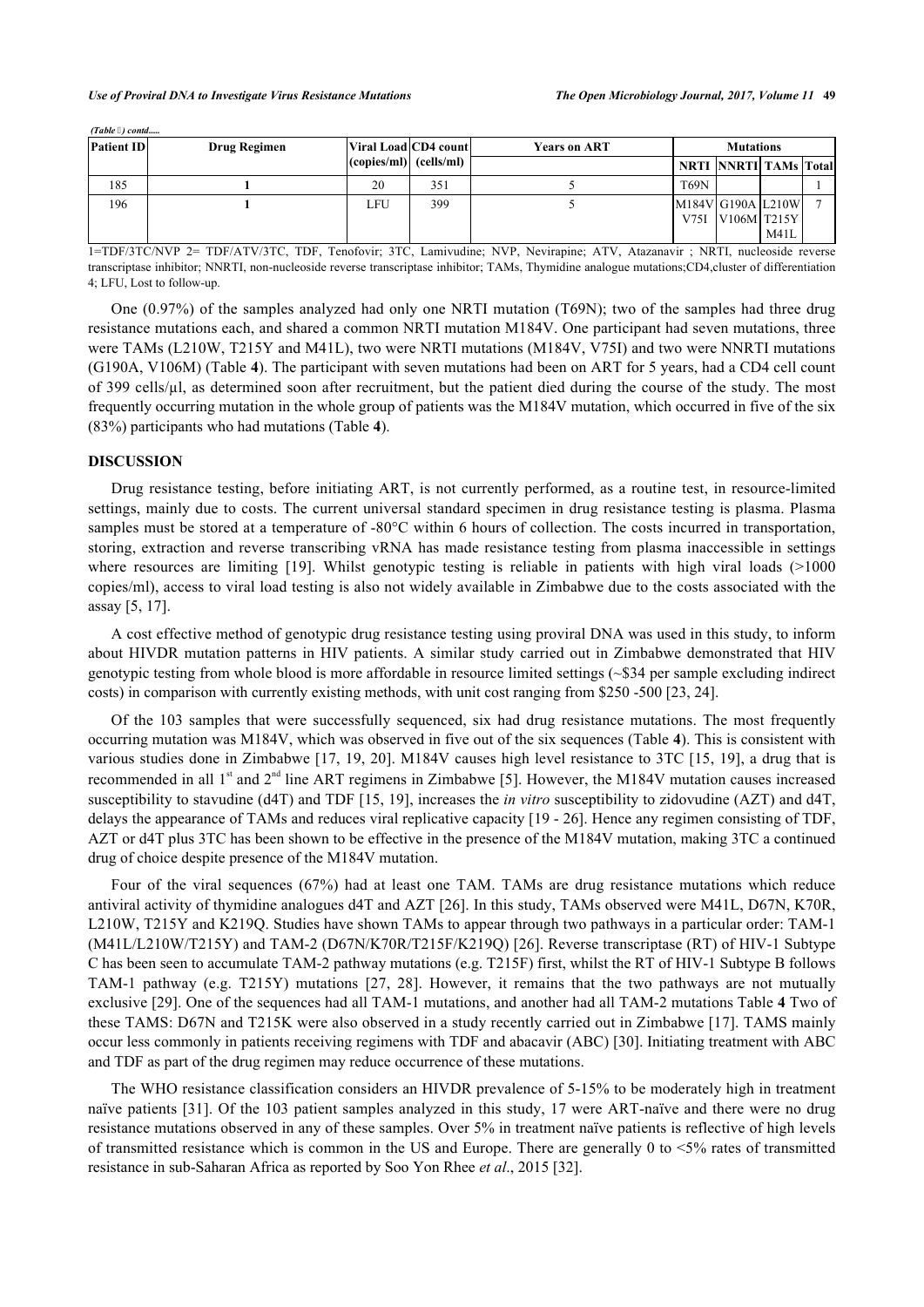Among the six patient samples with drug resistance mutations, the CD4 counts ranged from 106 cells/ml to 988 cells/ml, while viral loads ranged from undetectable to 131 copies/ml for four of the six patients who had viral load results. High viral loads were not associated with accumulation of drug resistance mutations ( $P > 0.05$ ) in this study. Moreover, lower CD4 counts and demographic characteristics were not significantly associated with development of resistance mutations (Table **[4](#page-3-1)**).

In Zimbabwe, the first line regimen comprises of TDF, 3TC, and EFV. D4T is being phased out with its use being currently limited to cases intolerant of either zidovudine or TDF. Protease inhibitors are favored in the second line regimen and third line regimens for infants [[5](#page-6-1)]. Despite the presence of drug resistance mutations in six of the patient samples, the current recommended drug regimens are still effective in suppressing viral replication, as the mutations did not confer significant levels of resistance to the current recommended regimens. Genotypic testing using proviral DNA is a potential low-cost method that can be used in surveillance monitoring of drug resistance in resource limited settings like Zimbabwe [[33](#page-7-7)]. Genotypic testing may also be made cheaper by use of dried blood spots, which are easier to collect, transport, store and process.

## **CONCLUSION**

As drug resistance mutations were detected in 6% of patients, despite the viral load threshold of >200 copies/ml being met, there is, need to monitor treatment experienced patients periodically for HIVDR mutations. The sustainability of the achievements of ART not only relies on close clinical monitoring of disease progression, but in resource limited settings, there is need to avail affordable treatment monitoring methods. Such monitoring methods will help assess the extent and if any, risks to the population of drug resistance, which allows decision making on drug regimens which best, suppress viral replication.

## **ETHICS APPROVAL AND CONSENT TO PARTICIPATE**

Not applicable.

## **HUMAN AND ANIMAL RIGHTS**

Animals did not participate in this research. All human research procedures followed were in accordance with the ethical standards of the committee responsible for human experimentation (institutional and national), and with the Helsinki Declaration of 1975, as revised in 2008.

### **CONSENT FOR PUBLICATION**

Not applicable.

## **CONFLICT OF INTEREST**

The authors confirm that this article content has no conflicts of interest.

# **ACKNOWLEDGEMENTS**

The authors would like to acknowledge the Letten Foundation, Norway, for funding this research and the staff and patients at Newlands clinic for participating in this study, African Institute of Biomedical Science and Technology (AiBST), Harare, Zimbabwe for their expert advice and for use of their laboratory for genotyping work and University of Zimbabwe, College of Health Sciences, Department of Medical Laboratory Sciences for availing laboratory space for sample preparation and storage.

#### **REFERENCES**

- <span id="page-5-0"></span>[1] UNAIDS Global report: UNAIDS report on the global AIDS pandemic (2013) UNAIDS factsheet 2013. Available at: [http://www.unaids.org/sites/default/files/en/media/unaids/contentassets/documents/epidemiology/2013/gr2013/UNAIDS\\_Global\\_Report\\_201](http://www.unaids.org/sites/default/files/en/media/unaids/contentassets/documents/epidemiology/2013/gr2013/UNAIDS_Global_Report_2013_en.pdf) [3\\_en.pdf](http://www.unaids.org/sites/default/files/en/media/unaids/contentassets/documents/epidemiology/2013/gr2013/UNAIDS_Global_Report_2013_en.pdf)
- <span id="page-5-1"></span>[2] Hamers RL, Wallis CL, Kityo C, *et al.* HIV-1 drug resistance in antiretroviral-naive individuals in sub-Saharan Africa after rollout of antiretroviral therapy: a multicentre observational study. Lancet Infect Dis 2011; 11(10): 750-9. [\[http://dx.doi.org/10.1016/S1473-3099\(11\)70149-9\]](http://dx.doi.org/10.1016/S1473-3099(11)70149-9) [PMID: [21802367](http://www.ncbi.nlm.nih.gov/pubmed/21802367)]
- <span id="page-5-2"></span>[3] Ministry of Health and Child Care Report on Zimbabwe National HIV and AIDS Estimates (2013). 2014:1-38. Available at: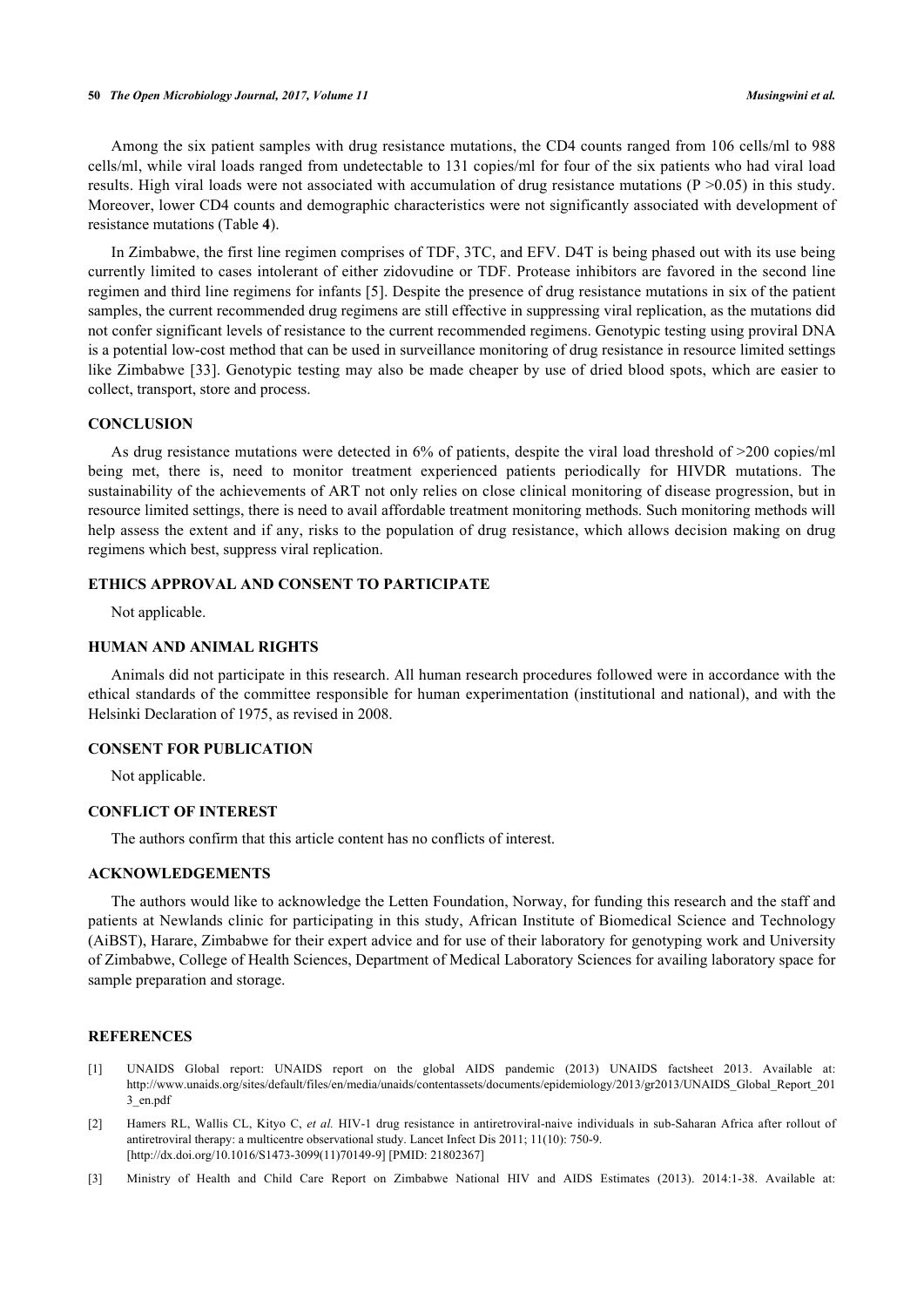[Ministry+of+Health+and+Child+Care+Report+on+Zimbabwe+National+HIV+and+AIDS+Estimates+2013](http://192.168.111.2/oa/Ministry+of+Health+and+Child+Care+Report+on+Zimbabwe+National+HIV+and+AIDS+Estimates+2013)

- <span id="page-6-0"></span>[4] Zimbabwe National HIV and AIDS Strategic Plan (ZNASP) 2006-2010 Available at: [http://www.safaids.net/files/ZNASP 2006-2010.pdf](http://www.safaids.net/files/ZNASP%202006-2010.pdf)
- <span id="page-6-1"></span>[5] National Medicine and Therapeutics Policy Advisory Committee (NMTPAC) and the AIDS and TB Directorate, Ministry of Health and Child Care, (2013) Guidelines for Antiretroviral Therapy for the Prevention and Treatment of HIV in Guidelines for Prevention and Treatment of HIV in Zimbabwe. Available at:<http://preventcrypto.org/wp-content/uploads/2012/07/Zimbabwe-National-ART-guidelines-2-1.pdf>
- <span id="page-6-2"></span>[6] Dzangare J, Gonese E, Mugurungi O, *et al.* Monitoring of early warning indicators for HIV drug resistance in antiretroviral therapy clinics in Zimbabwe. Clin Infect Dis 2012; 54(Suppl. 4): S313-6. [\[http://dx.doi.org/10.1093/cid/cir1014](http://dx.doi.org/10.1093/cid/cir1014)] [PMID: [22544194\]](http://www.ncbi.nlm.nih.gov/pubmed/22544194)
- <span id="page-6-3"></span>[7] Marcelin AG. Resistance to nucleoside reverse transcriptase inhibitors. In: Geretti AM, Ed. Antiretroviral Resistance in Clinical Practise. London: Mediscript 2006. Available at: <http://www.ncbi.nlm.nih.gov/books/NBK2241/>.
- <span id="page-6-4"></span>[8] Paraschiv S, Otelea D, Baicus C, Tinischi M, Costache M, Neaga E. Nucleoside reverse transcriptase inhibitor resistance mutations in subtype F1 strains isolated from heavily treated adolescents in Romania. Int J Infect Dis 2009; 13(1): 81-9. [\[http://dx.doi.org/10.1016/j.ijid.2008.03.032\]](http://dx.doi.org/10.1016/j.ijid.2008.03.032) [PMID: [18632295](http://www.ncbi.nlm.nih.gov/pubmed/18632295)]
- <span id="page-6-5"></span>[9] Bennett DE, Camacho RJ, Otelea D, *et al.* Drug resistance mutations for surveillance of transmitted HIV-1 drug-resistance: 2009 update. PLoS One 2009; 4(3): e4724. [\[http://dx.doi.org/10.1371/journal.pone.0004724](http://dx.doi.org/10.1371/journal.pone.0004724)] [PMID: [19266092\]](http://www.ncbi.nlm.nih.gov/pubmed/19266092)
- <span id="page-6-6"></span>[10] Zdanowicz MM. The pharmacology of HIV drug resistance. Am J Pharm Educ 2006; 70(5): 100. [\[http://dx.doi.org/10.5688/aj7005100\]](http://dx.doi.org/10.5688/aj7005100) [PMID: [17149429](http://www.ncbi.nlm.nih.gov/pubmed/17149429)]
- <span id="page-6-7"></span>[11] Hamers RL, Sigaloff KC, Kityo C, Mugyenyi P, de Wit TF. Emerging HIV-1 drug resistance after roll-out of antiretroviral therapy in sub-Saharan Africa. Curr Opin HIV AIDS 2013; 8(1): 19-26. [\[http://dx.doi.org/10.1097/COH.0b013e32835b7f94\]](http://dx.doi.org/10.1097/COH.0b013e32835b7f94)
- <span id="page-6-8"></span>[12] Wang Y, Xing H, Liao L, *et al.* The development of drug resistance mutations K103N Y181C and G190A in long term Nevirapine-containing antiviral therapy. AIDS Res Ther 2014; 11: 36. [\[http://dx.doi.org/10.1186/1742-6405-11-36\]](http://dx.doi.org/10.1186/1742-6405-11-36) [PMID: [25926857](http://www.ncbi.nlm.nih.gov/pubmed/25926857)]
- <span id="page-6-9"></span>[13] Bocket L, Yazdanpanah Y, Ajana F, *et al.* Thymidine analogue mutations in antiretroviral-naive HIV-1 patients on triple therapy including either zidovudine or stavudine. J Antimicrob Chemother 2004; 53(1): 89-94. [\[http://dx.doi.org/10.1093/jac/dkh006](http://dx.doi.org/10.1093/jac/dkh006)] [PMID: [14645320\]](http://www.ncbi.nlm.nih.gov/pubmed/14645320)
- <span id="page-6-10"></span>[14] Taiwo B. Understanding transmitted HIV resistance through the experience in the USA. Int J Infect Dis 2009; 13(5): 552-9. [\[http://dx.doi.org/10.1016/j.ijid.2008.10.008\]](http://dx.doi.org/10.1016/j.ijid.2008.10.008) [PMID: [19136289](http://www.ncbi.nlm.nih.gov/pubmed/19136289)]
- <span id="page-6-11"></span>[15] Götte M, Arion D, Parniak MA, Wainberg MA. The M184V mutation in the reverse transcriptase of human immunodeficiency virus type 1 impairs rescue of chain-terminated DNA synthesis. J Virol 2000; 74(8): 3579-85. [\[http://dx.doi.org/10.1128/JVI.74.8.3579-3585.2000](http://dx.doi.org/10.1128/JVI.74.8.3579-3585.2000)] [PMID: [10729133\]](http://www.ncbi.nlm.nih.gov/pubmed/10729133)
- <span id="page-6-12"></span>[16] Chen L, Lee C. Distinguishing HIV-1 drug resistance, accessory, and viral fitness mutations using conditional selection pressure analysis of treated *versus* untreated patient samples. Biol Direct 2006; 1: 14. [\[http://dx.doi.org/10.1186/1745-6150-1-14\]](http://dx.doi.org/10.1186/1745-6150-1-14) [PMID: [16737543](http://www.ncbi.nlm.nih.gov/pubmed/16737543)]
- <span id="page-6-13"></span>[17] Chimukangara B, Gwanzura L, Mitchell R, Katzenstein D, Masimirembwa C. Drug resistance mutations from whole blood proviral DNA among patients on antiretroviral drugs in Zimbabwe. Curr HIV Res 2014; 12(5): 309-16. [\[http://dx.doi.org/10.2174/1570162X12666141017100733\]](http://dx.doi.org/10.2174/1570162X12666141017100733) [PMID: [25323793](http://www.ncbi.nlm.nih.gov/pubmed/25323793)]
- <span id="page-6-14"></span>[18] Zimbabwe Paediatric HIVDR Survey Report (2012) Surveillance of initial drug resistant HIV-1 among children under 18 months of age newly diagnosed with HIV 2012. Available at:<http://nac.org.zw/sites/default/files/.pdf>
- <span id="page-6-15"></span>[19] Derache A, Shin H-S, Balamane M, *et al.* HIV drug resistance mutations in proviral DNA from a community treatment program. PLoS One 2015; 10(1): e0117430. [\[http://dx.doi.org/10.1371/journal.pone.0117430](http://dx.doi.org/10.1371/journal.pone.0117430)] [PMID: [25635815\]](http://www.ncbi.nlm.nih.gov/pubmed/25635815)
- 
- <span id="page-6-16"></span>[20] Banks L, Gholamin S, White E, Zijenah L, Katzenstein DA. Comparing peripheral blood mononuclear cell DNA and circulating plasma viral RNA pol genotypes of Subtype C HIV-1. J AIDS Clin Res 2012; 3(2): 141-7. [PMID: [23019537\]](http://www.ncbi.nlm.nih.gov/pubmed/23019537)
- <span id="page-6-17"></span>[21] Zhou DT, Kodogo V, Chokuona KF, Gomo E, Oektedalen O, Stray-Pedersen B. Dyslipidemia and cardiovascular disease risk profiles of patients attending an HIV treatment clinic in Harare, Zimbabwe. HIV AIDS (Auckl) 2015; 7: 145-55. [\[http://dx.doi.org/10.2147/HIV.S78523](http://dx.doi.org/10.2147/HIV.S78523)] [PMID: [25999764](http://www.ncbi.nlm.nih.gov/pubmed/25999764)]
- <span id="page-6-18"></span>[22] HIV Stanford Database. HIV Stanford Database. California, USA: Palo Alto 2013.
- <span id="page-6-19"></span>[23] HIV Resistance Testing, aidsinfonet.org, The AIDS InfoNet. Available at: [http://www.aidsinfonet.org/fact\\_sheets/view/126](http://www.aidsinfonet.org/fact_sheets/view/126). Accessed December 19, 2015.
- <span id="page-6-20"></span>[24] Incorporating Antiretroviral Resistance Testing Into Clinical Practice: Overview of HIV-1 Resistance Assay Methods. Available at: [http://www.medscape.org/viewarticle/429693\\_3](http://www.medscape.org/viewarticle/429693_3). Accessed December 19, 2015.
- [25] Turner D, Brenner B, Wainberg MA. Multiple effects of the M184V resistance mutation in the reverse transcriptase of human immunodeficiency virus type 1. Clin Diagn Lab Immunol 2003; 10(6): 979-81.